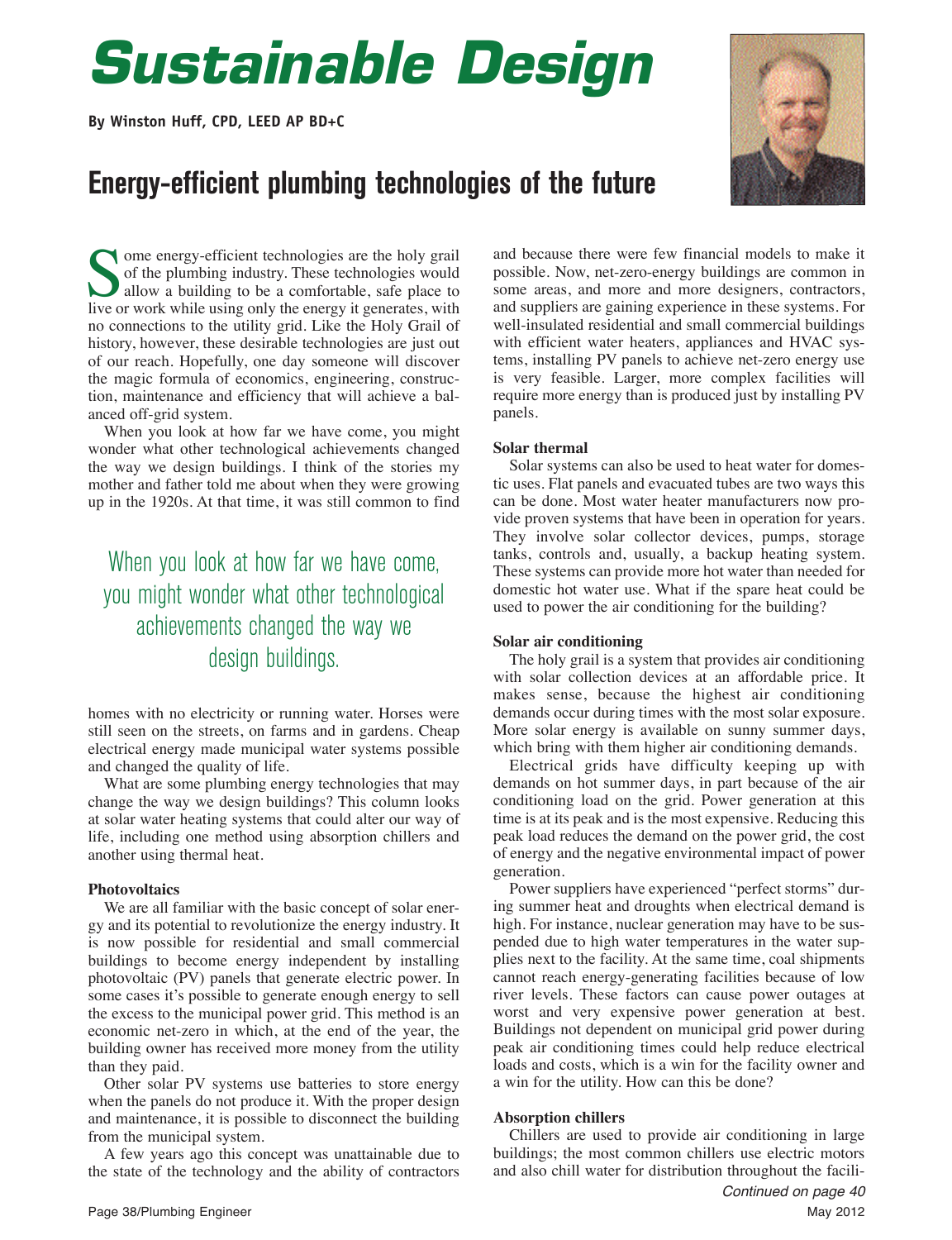## *Sustainable Design*

Continued from page 38

ty. Absorption cooling is essentially an air conditioner driven by a heat source. Absorption chillers can be viewed as vapor compression systems in which the compressor has been replaced by the absorber/generator.1

These chillers can use many different fuels, including natural gas, steam and waste heat. What if it was possible to capture the heat from a solar collector to be used in an absorption chiller?

### **Evacuated tubes**

The National Renewable Energy Laboratory (NREL)

# **Fusion: The Holy Grail of Energy … but what about water?**

Lawrence Livermore National Laboratory is developing Laser Inertial Fusion Energy (LIFE), which could be the energy-generation technology of the future (Learn more at life.llnl.gov). Fusion energy has been discussed for decades but has never been developed to a point where it is practical to use. While we are talking about holy grails, we should take a moment to pause and wonder, what if?

The world my father was born into in the early 1900s had no national power grids, and running water in every home was a dream of the future. During the next few decades, however, that all changed. Coal and hydropower made electrical power cheap, obtainable and reliable. Large water and wastewater distribution systems were made possible. Cheap power changed lives.

We are still tweaking those old coal and wastewater technologies from 100 years ago. For the most part, coal is still our No. 1 electrical power generation fuel, and water-based wastewater processing technologies are still in use.

If a new technology breakthrough lowers the cost of energy, would we worry about energy conservation anymore? Will cheap power bring cheap water with new water and wastewater technologies? A century ago, plumbing systems dramatically changed with the advent of readily available power. Running water and sanitary systems became commonplace in homes. Would it change again this time? Would we lose our respect for water?

If water was cheap, people would add more water to their processes. The problem is that, while energy sources evolve and change, a limited amount of water is available. Energy sources are renewable, but water is not. It must be reused.

However, cheap power could change the practice of using water to carry away solid waste, and new technologies could result in ways to keep waste out of water, reducing the chances of people leaving harmful elements in the water stream and increasing the chances to reuse water. The bottom line is that, while energy sources may change, the need to respect water will never end.

describes evacuated tube collectors as transparent glass tubes consisting of a glass outer tube and an inner tube, or absorber, covered with a selective coating that absorbs solar energy but inhibits radiative heat loss. The air is withdrawn (evacuated) from the space between the tubes to form a vacuum, which eliminates conductive and convective heat losses.2 The end result is that these solar collectors can be more efficient than flat panels, and they produce higher temperature liquids.

One emerging technology uses evacuated tube solar collectors to provide heat for an absorption chiller. An example of this technology is the Steinway piano facility in Queens, New York. In 2010 Steinway installed 38 tracking parabolic trough solar energy collectors on the facility's roof. The collectors generate 340 F pressurized hot water. During the summer, this solar fluid drives a 100-ton, double-effect absorption chiller, which is used to manage humidity levels in a moisture-sensitive assembly area. During the winter, the dual-fuel chiller uses natural gas. When dehumidification is not needed and the collectors can generate hot water above 275 F, the fluid is used to develop 15-pounds-per-square-inch (psig) steam to offset a portion of the plant's load. The system also supports simultaneous dehumidification and steam generation when necessary.3

Absorption systems have their problems, however, and may not be the easy answer. They are mechanically complicated, require specialized training of staff to keep the system in operation and costs for equipment, construction and design are high. (The Steinway installation received funding from outside sources to offset some of these costs.)

The development of adsorption (spelled with an ad, not an ab) chillers may solve some of these problems. The adsorption process works with the interaction of gases (water vapor) and solids (silica gel). These systems are a simple mechanical construction and should not require the degree of special maintenance training needed for an absorption system. They can operate at temperatures as low as 140 F and have no internal pump.

On the downside, adsorption chillers are still in development; items such as the controls need more time to fully evolve. The systems can be heavy and large, requiring additional shipping and installation challenges. Also, not many manufacturers currently produce them.

Adsorption systems are close, but not quite ready for most installations. While not discussed in this column, other systems also are on the horizon for cooling, including desiccant cooling and geothermal heat storage. While these systems are in development, what can be done now?

### **PV, thermal, and heat pump water heaters**

Our industry could be getting close to the holy grail with less expensive PV and more efficient heat pump water heaters. Will these two products change the way we design domestic hot water systems?

For years, installations included PV panels and a separate solar water heater, because the cost and low efficien-